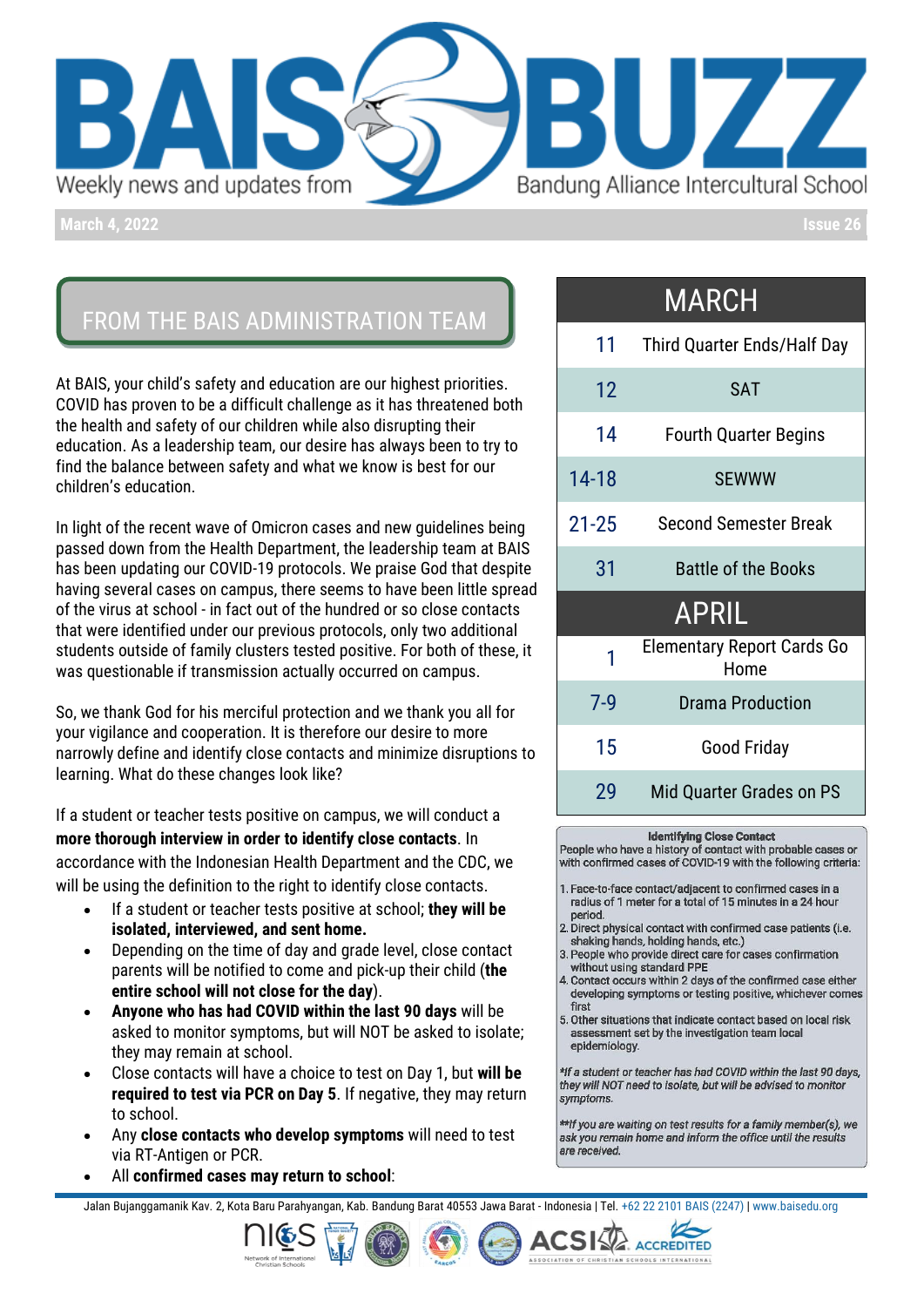- $\circ$  If they test negative on a PCR test on Day 6 after their initial positive test result
- $\circ$  Or after 10 davs of isolation
- **We will no longer be closing the school** if there is a case on campus; we will deep clean classrooms overnight
- We ask that if **a family member, who is at home, is waiting on a COVID test result because of possible exposure or the development of symptoms** that students remain home until the test result is confirmed

What will we continue to do?

- Students will be required to wear **medical masks** (KN95, etc.)
- Desks will be **socially distanced**
- Doors and windows **kept open for ventilation**
- **Tables and equipment sanitized** before use and between classes
- **Elementary Lunch Time**: 2 students per table in outdoor pavilion
- **Middle School Lunch Time**: socially distanced seating outdoors at the pool
- **High School Lunch Time**: all eating at the outdoor pavilion and soccer bleachers; 4 students per table
- **Break Time**: all eating at the outdoor Pavillion; **students must bring snack from home** (Senior Store remains temporarily closed)

Here is a visual representation of the above protocols [\(link to pdf version\)](https://drive.google.com/file/d/1gWtIyH7UxdNIzGZorQV4MpH-vTvYB1Wl/view?usp=sharing):



Jalan Bujanggamanik Kav. 2, Kota Baru Parahyangan, Kab. Bandung Barat 40553 Jawa Barat - Indonesia | Tel[. +62 22 2101 BAIS \(2247\)](https://wa.me/622221012247) [| www.baisedu.org](http://www.baisedu.org/)







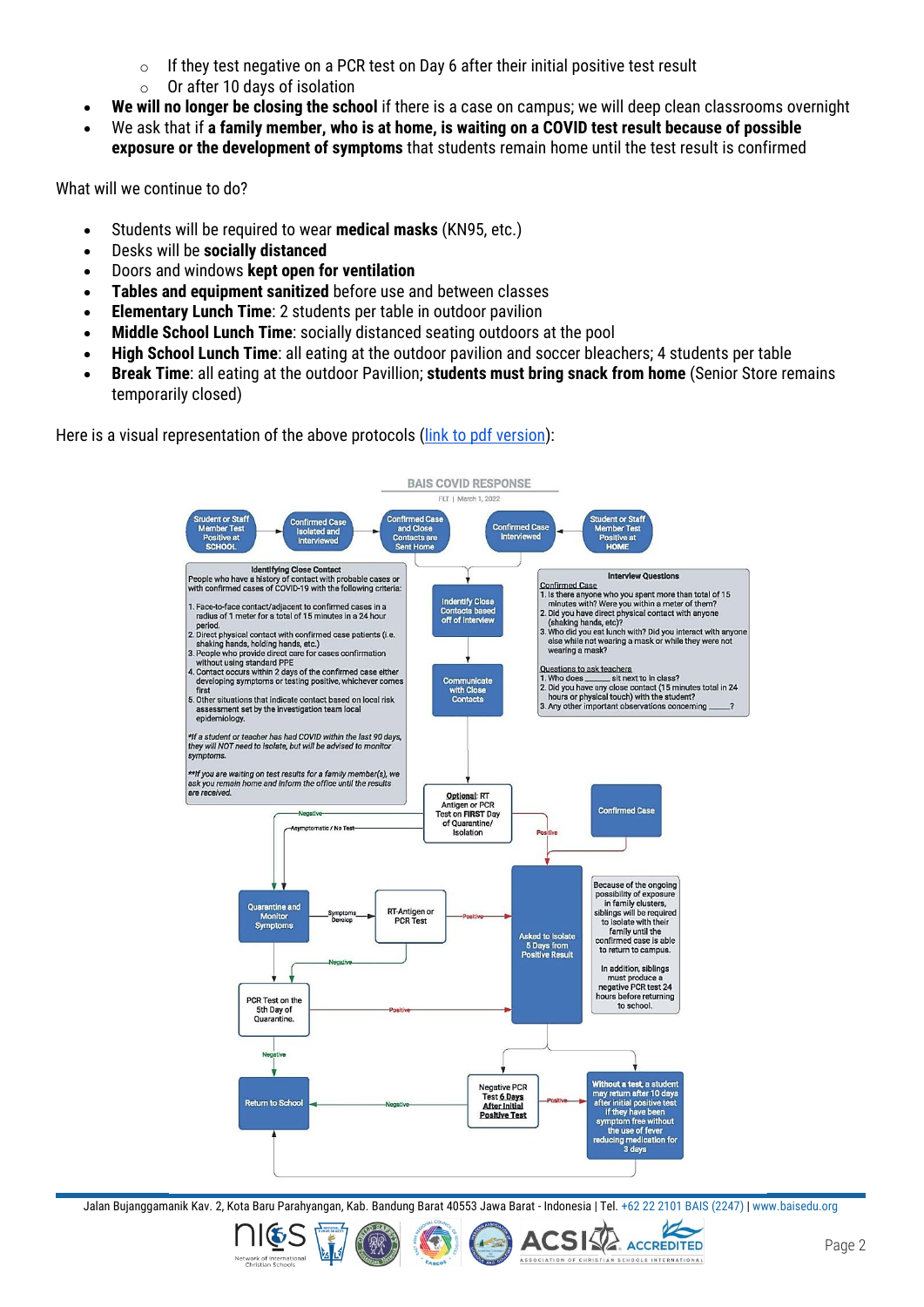# WWW NEW

For WWW, we have the opportunity to show Christ's heart by loving on Yayasan Sinar Fajar Indonesia Rumah Pengharapan Baru. The New Hope House orphanage in Lembang serves babies up to teens. We are inviting our BAIS family to encourage this ministry by supplying the following items:

a. Gently used clothing/shoes sizes pre-K to adult

b. New underwear in package for sizes pre-K to adult (girl & boy)

- c. Diapers & Pull-ups
- d. Vitamins for all ages
- e. Hygiene items:
	- Toothbrushes (various sizes)
	- Toothpaste
	- Bodywash
	- Shampoo
	- Handwash

You can drop these items off when you pick up and/or dropoff kids or learning supplies! This will be available March 7-

15th!!! We can't wait to encourage and bless this orphanage! Thank you for being the hands and feet of Christ!



# Congratulations to Maelgywn Hallatu, Sangyun Nam & Michella Felice!

**Maelgwyn** has been accepted to:

• Soka University of America in California, the United States of America

------------------------------------------------------------------------------------------------------------------------------------------------------

- Dordt University in Iowa, the United States of America
- University of Toronto, Canada

**Sangyun** has been accepted to the following schools in the United States of America: Stony Brook University in New York California State University, Chico University of Massachusetts Boston

**Michella** has been accepted to Raffles Milano Istituto Moda e Design in Italy.

When you see them around campus or the Google meet - make sure to give them a covid-high-five. Please be praying for the rest of the 12 grade class as they are either working or on waiting for responses to applications.

Jalan Bujanggamanik Kav. 2, Kota Baru Parahyangan, Kab. Bandung Barat 40553 Jawa Barat - Indonesia | Tel[. +62 22 2101 BAIS \(2247\)](https://wa.me/622221012247) [| www.baisedu.org](http://www.baisedu.org/)

**ACSI ACCREDITED**